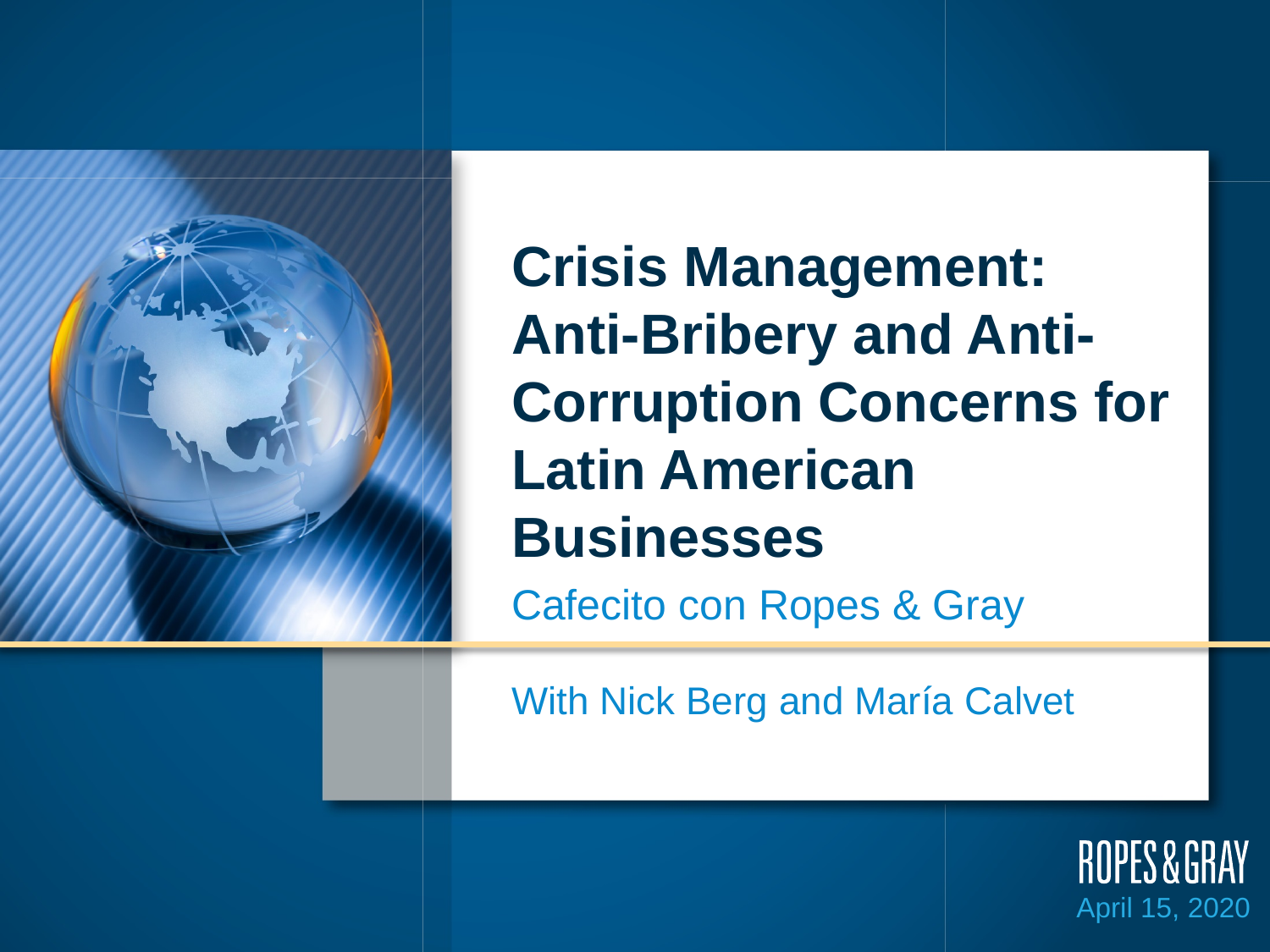# **AGENDA**

- **The Current State of the COVID-19 Crisis**
- Past Corruption Arising from Emergency Situations
- **Key Risk Areas**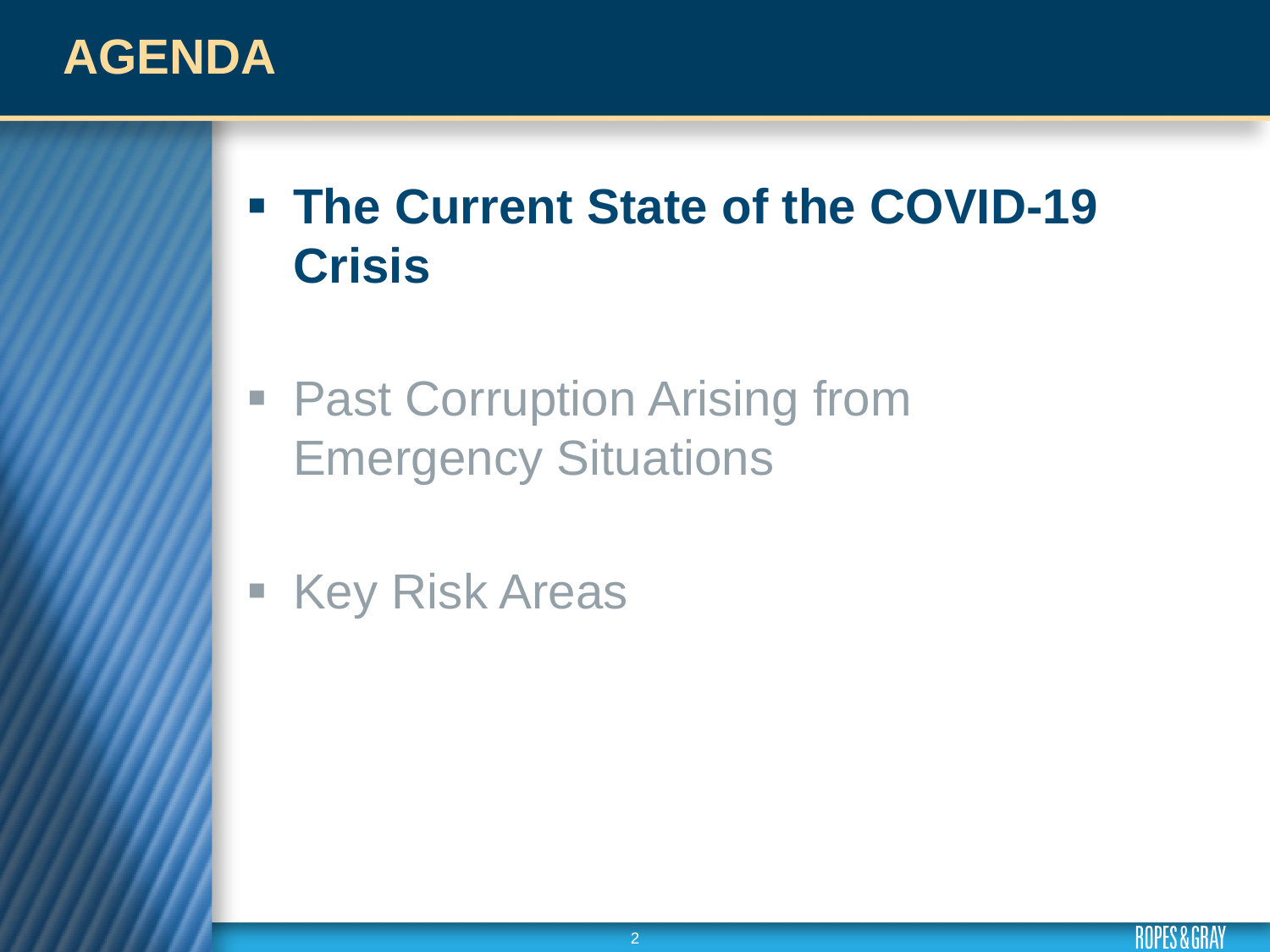## **The Current State of the COVID-19 Crisis**

|                  | March                                                                                                                                                                                                                                                                                            |                                                                                                                                                                                                                                                                                                    |
|------------------|--------------------------------------------------------------------------------------------------------------------------------------------------------------------------------------------------------------------------------------------------------------------------------------------------|----------------------------------------------------------------------------------------------------------------------------------------------------------------------------------------------------------------------------------------------------------------------------------------------------|
| <b>Argentina</b> | Mar. 19: The Argentine government<br>announced obligatory quarantine from<br>3/20-3/31. The government also unveiled<br>an \$11.1 billion stimulus package.                                                                                                                                      | Apr. 7: The national quarantine is<br>extended through April 23.                                                                                                                                                                                                                                   |
| <b>Brazil</b>    | Mar. 16: Brazil announced a \$30<br>billion stimulus package<br>Mar. 11: Brazil's federal government dedicates at<br>least \$1 billion of a budget bill to the Health Ministry                                                                                                                   | Apr. 8: A Supreme Court Justice held that President<br>Bolsonaro is prohibited from interfering with states'<br>social distancing measures.                                                                                                                                                        |
| <b>Chile</b>     | Mar. 18: President Piñera declared a nationwide state of catastrophe for 90 days.<br>Mar. 19: President Piñera announced an \$11.75 billion stimulus package.                                                                                                                                    | Mar. 25: The government announced a seven-day quarantine for seven municipalities,<br>which was extended for another seven days on March 31 March 31 and April 6.                                                                                                                                  |
| <b>Colombia</b>  | Mar. 20: Institution of a nationwide<br>quarantine to last through April 13.                                                                                                                                                                                                                     | Apr. 6: The national quarantine was extended through Apr. 27.<br>Apr. 8: Bogota's mayor, Claudia Lopez, announced an<br>allocation of \$128 million to a project aimed at providing<br>500,000 impoverished families with financial support                                                        |
| <b>Mexico</b>    | Apr. 2: Bank of America forecasted a GDP<br>contraction for Mexico of 8%.<br>Mar. 23: Social isolation<br>measures in effect through<br>April 30.                                                                                                                                                | Apr. 3: President Lopez Obrador canceled government public trusts and<br>ordered that the more than \$10 billion in funds be redirected to the<br>Federal Treasury for use in social programs, economic recovery and<br>credit lending, support for Pemex, and public debt payments.               |
| <b>Peru</b>      | Mar. 15: President Vizcarra declared a<br>state of emergency to last 15 days, and<br>has been extended through Apr. 26.<br>Mar. 19: President Vizcarra announced that 3<br>million low-income households would receive<br>payments of roughly \$100 to cover two weeks'<br>worth of basic goods. | Apr. 2: Peru announces it is preparing a stimulus<br>package equal to about 12% of the country's GDP.<br>Apr. 6: The government launched Reactiva Peru, which aims to<br>guarantee up to 98% of business loans totaling at \$9,000 or less for<br>companies needing to pay employees or suppliers. |
|                  | <b>April</b><br>20<br>30<br>25<br>15                                                                                                                                                                                                                                                             | 10<br>15<br>20<br>25<br>3                                                                                                                                                                                                                                                                          |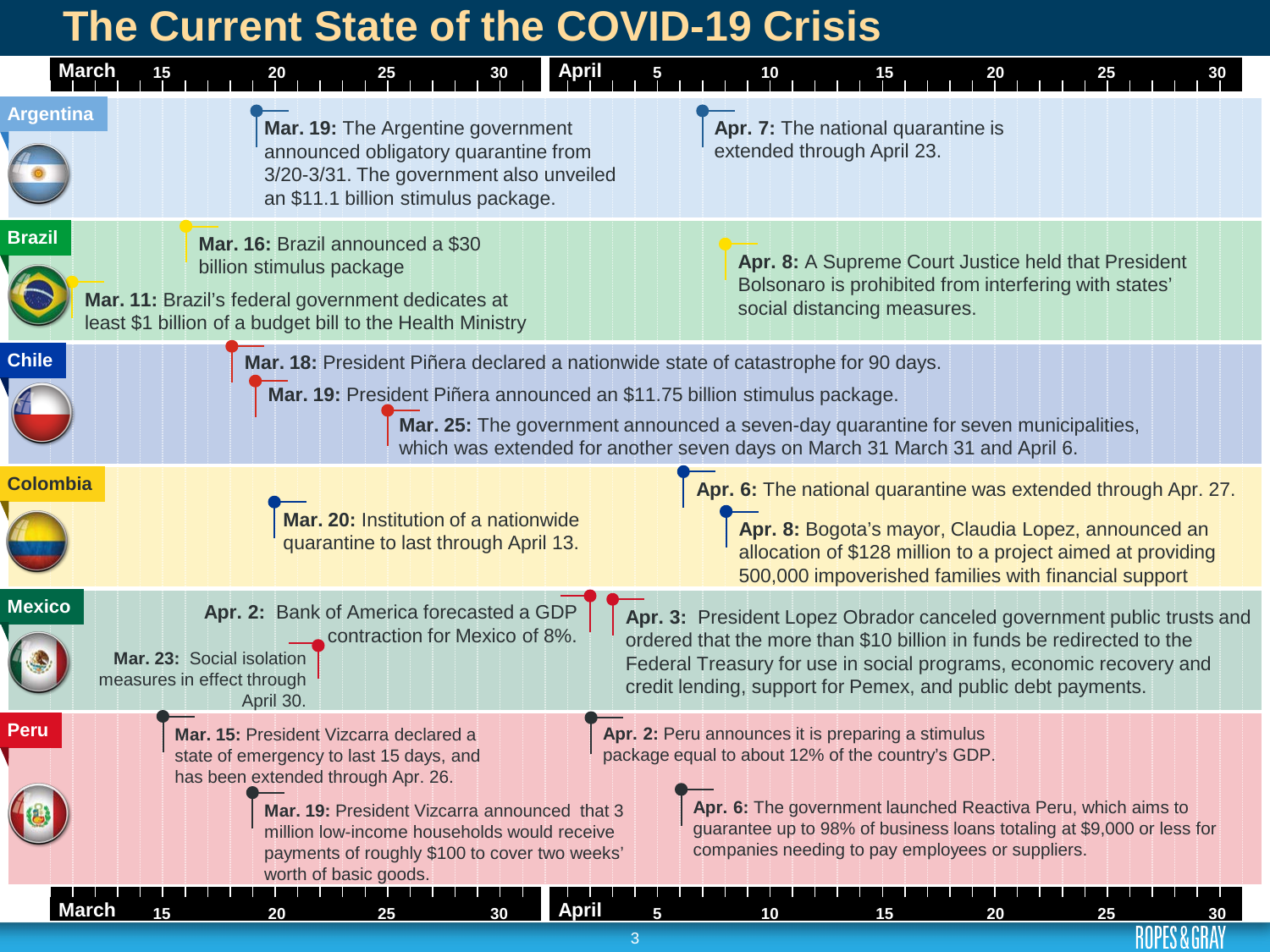

■ The Current State of the COVID-19 Crisis

# **Past Corruption Arising from Emergency Situations**

**Key Risk Areas**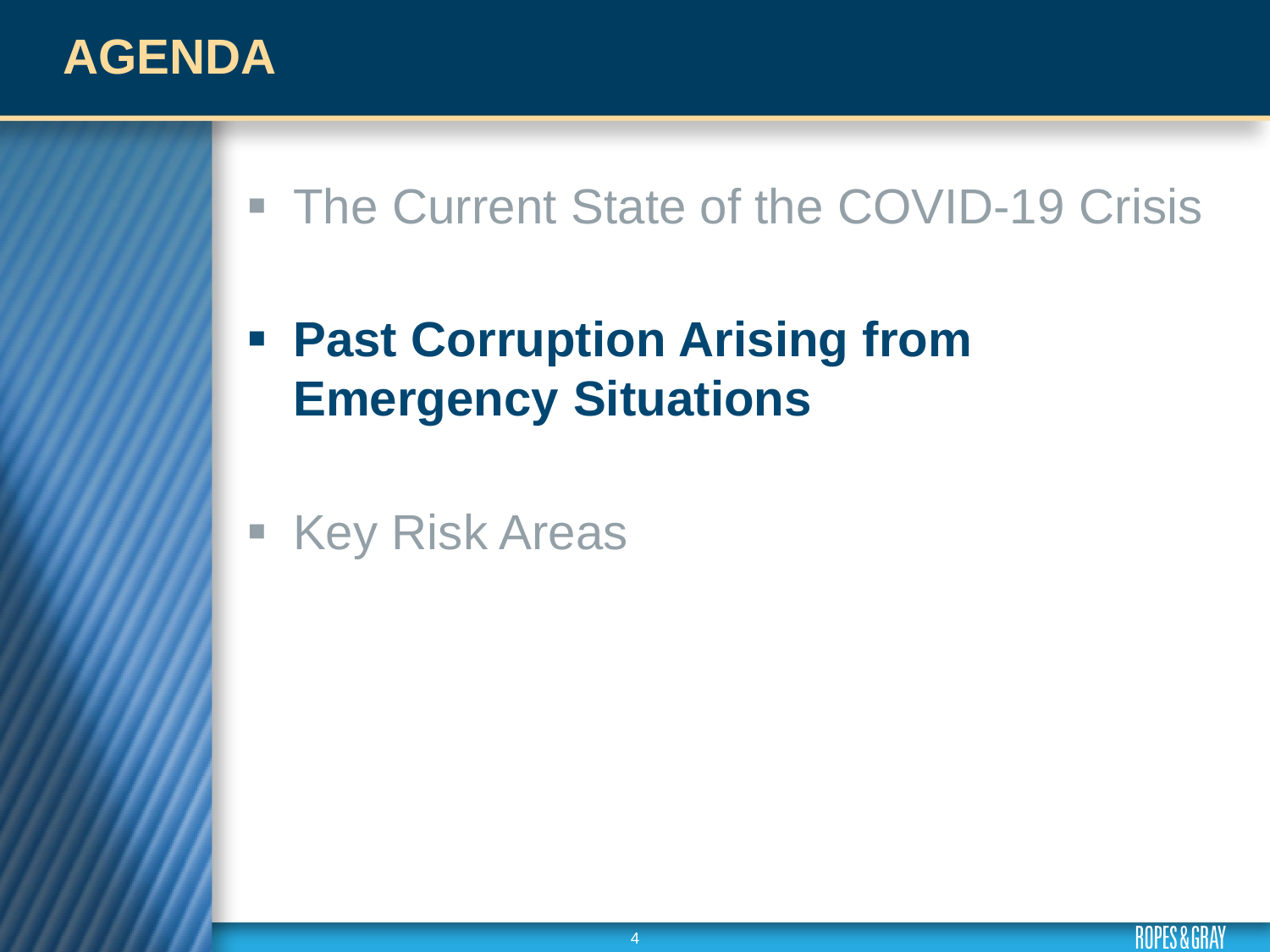# **Past Corruption Arising from Emergency Situations**

### **Dec. 23, 1972**





The U.S. Agency for International Development provided \$80M to Nicaragua in loans. Former President Anastasio Samoza funneled AID-funded contracts to personal contacts and companies he owned.

**1996**



### **Oil-for-Food Program**

Saddam Hussein's exploitation of the program resulted in \$1.7B in kickbacks and surcharges and \$10B in illegal oil smuggling.

## **Aug. 29, 2006**



### **Hurricane Katrina strikes Louisiana**

New Orleans's mayor accepted money, vacations, and services in exchange for city contracts to rebuild the city.



## **2008**



#### **Institution of TARP**

\$20B of relief had been paid to executives of the bailed-out companies in bonuses within a short time after TARP's release.

## **A magnitude 7 earthquake strikes Haiti Jan. 12, 2010**

Nearly \$125M of Red Cross funds to address the crisis in Haiti were used for internal management costs, salaries, and travel expenses, among other internal expenses.

Petrocaribe designated \$3.8B in oil loans to fund infrastructure projects in Haiti only to embezzle and steal the funds.



### **El Niño**

A criminal group in Peru posed as a Peruvian government agency carrying out an infrastructure project to address flooding and landslides. The group earned money during a bidding process by soliciting bribes from between 50 and 100 contractors and providing them sham services.



**2017**

## **Hurricane Maria strikes Puerto Rico Sep. 20, 2017**

In Sep. 2019, a former Federal Emergency Management Agency official was arrested for allegedly funneling contracts to repair Puerto Rico's shredded electrical grid to Cobra Acquisitions LLC in exchange for numerous personal benefits.





**ROPES&GRA**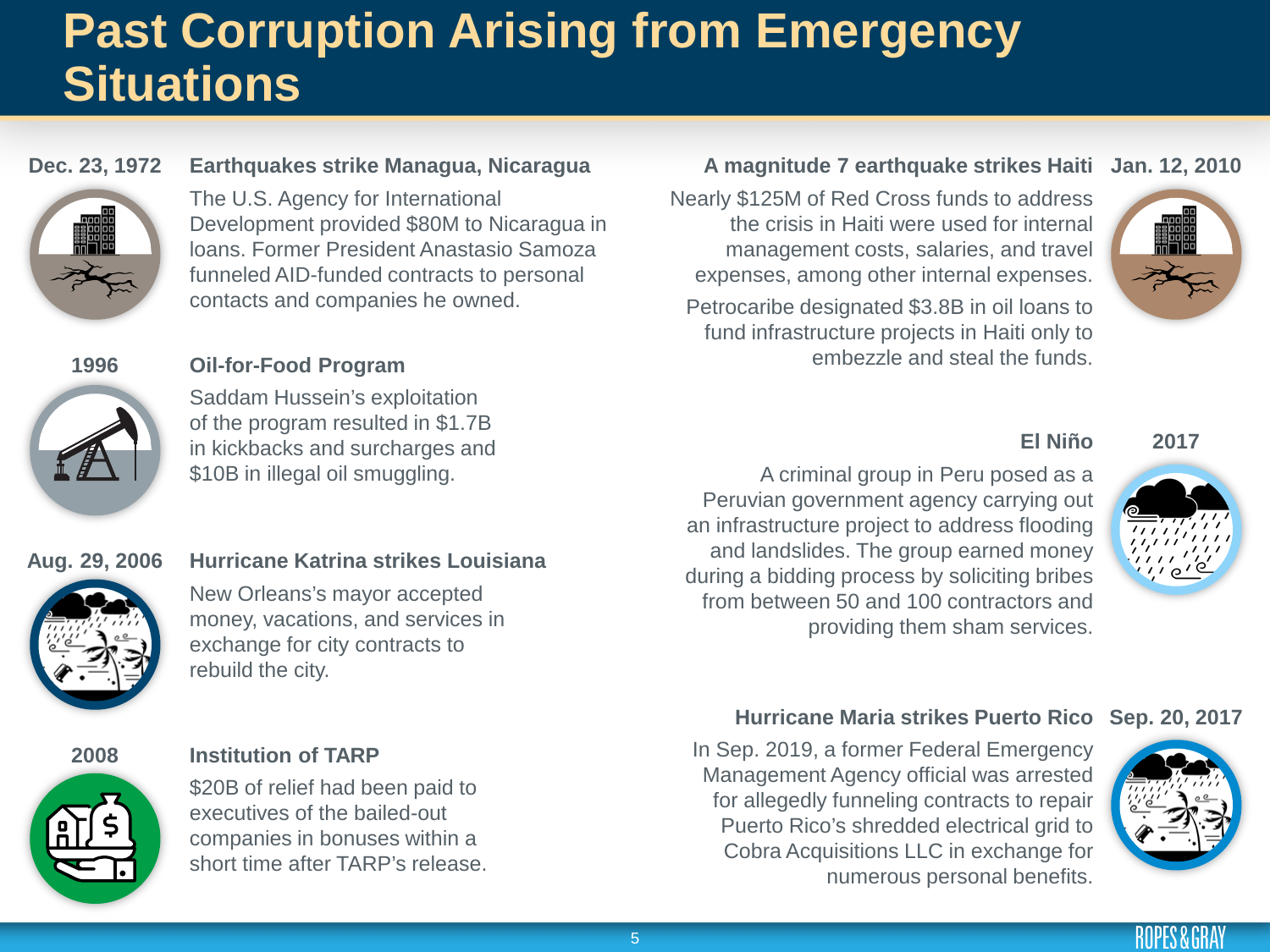# **AGENDA**

- The Current State of the COVID-19 Crisis
- **Past Corruption Arising from Emergency Situations**
- **Key Risk Areas**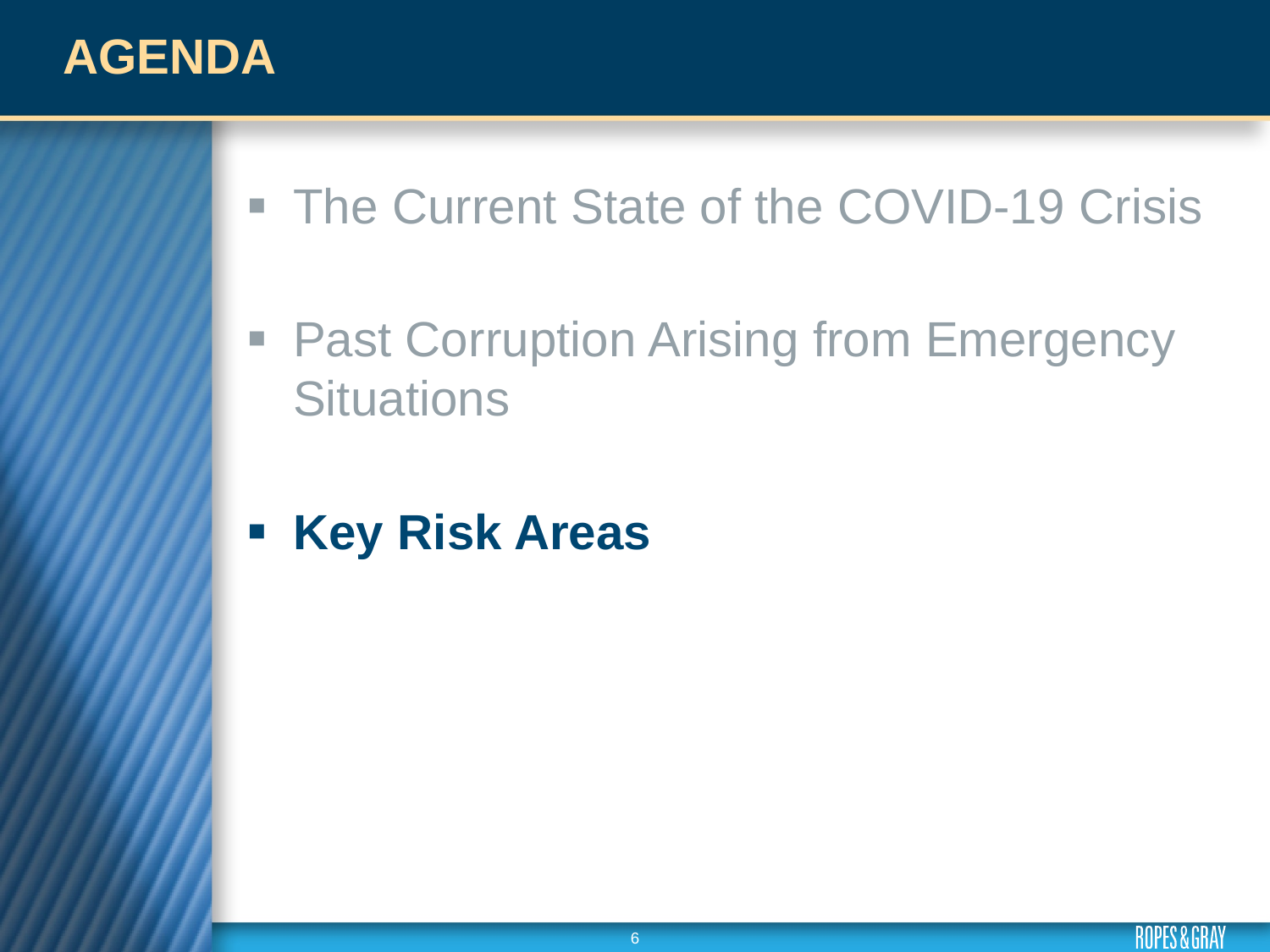# **Key Risk Areas**

| <b>Healthcare</b>                    | Companies providing healthcare services and goods in times of<br>٠<br>heightened demand and lowered supply<br>Embezzlement or misappropriation of donated medical equipment<br>٠<br>and parts to foreign governments                                                                                 | <b>OLYMPUS</b>                            |
|--------------------------------------|------------------------------------------------------------------------------------------------------------------------------------------------------------------------------------------------------------------------------------------------------------------------------------------------------|-------------------------------------------|
| <b>Public</b><br><b>Procurements</b> | 10–25% of money spent on procurement globally is lost to corruption<br>٠<br>Price gouging as markets shift in favor of suppliers<br>٠<br>Increased bribery risk as pressures increase on government officials<br>٠<br>and private entities to accommodate tighter timelines and heightened<br>demand | <b>Prosanis</b><br>BR<br><b>PETROBRAS</b> |
| <b>Sales</b><br><b>Organizations</b> | Navigating shelter-in-place and quarantine orders<br>٠<br>Pressures to keep business operating smoothly and avoid closure<br>٠<br>Manipulation of books and records in order to qualify government aid<br>٠<br>or rig contracts                                                                      | Walma                                     |
| <b>Customs</b>                       | Customs clearance was the second-highest cause for the payment of<br>٠<br>bribes behind government procurement (2014, OECD)<br>Travel restrictions and border closures can render customs processes<br>٠<br>slower and more complicated, and social isolation can make it harder<br>to monitor.      | <b>RALPH S</b> LAUREN                     |